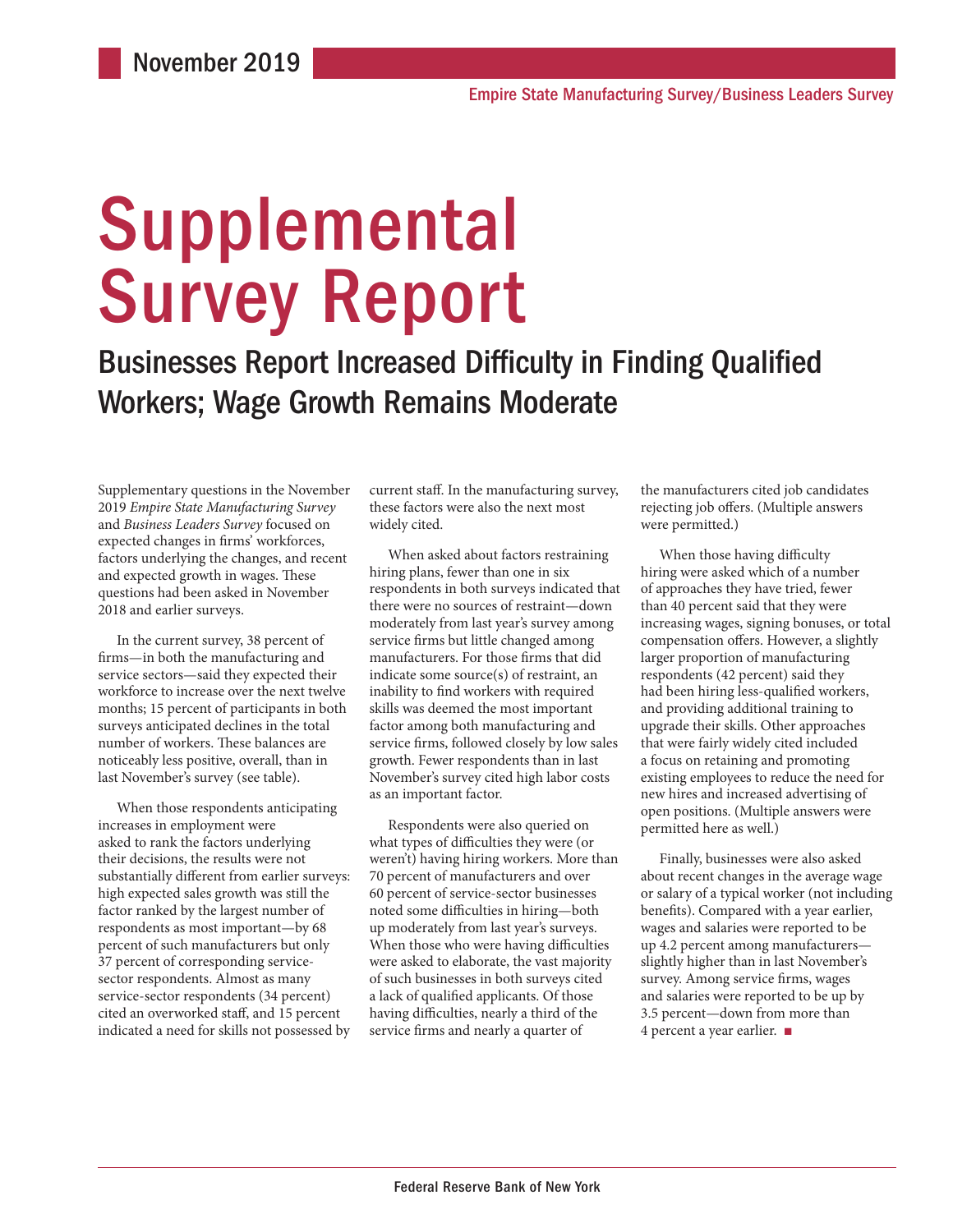### QUESTION 1

**For each category, please indicate the number of employees you have currently.**

|                   |                  | <b>Empire State Manufacturing Survey</b> |                  |                                        | <b>Business Leaders Survey</b> |                  |  |  |  |
|-------------------|------------------|------------------------------------------|------------------|----------------------------------------|--------------------------------|------------------|--|--|--|
|                   |                  | <b>Percentage of Respondents</b>         |                  |                                        |                                |                  |  |  |  |
|                   | November<br>2019 | November<br>2018                         | November<br>2017 | November<br>2019                       | November<br>2018               | November<br>2017 |  |  |  |
| Under 100         | 72.5             | 69.6                                     | 66.7             | 57.9                                   | 70.2                           | 63.5             |  |  |  |
| $100 - 150$       | 7.2              | 10.4                                     | 11.9             | 10.1                                   | 4.6                            | 8.2              |  |  |  |
| 150-200           | 4.3              | 5.2                                      | 4.8              | 3.8                                    | 2.6                            | 3.8              |  |  |  |
| 200-500           | 12.3             | 11.1                                     | 12.7             | 11.9                                   | 9.9                            | 11.9             |  |  |  |
| 500 or more       | 3.6              | 3.7                                      | 4.0              |                                        | 12.6                           | 12.6             |  |  |  |
|                   |                  |                                          |                  | <b>Average Percentage of Employees</b> |                                |                  |  |  |  |
| Employee category |                  |                                          |                  |                                        |                                |                  |  |  |  |
| Full-time workers | 95.2             | 94.5                                     | 93.8             | 75.7                                   | 79.1                           | 86.0             |  |  |  |
| Part-time workers | 3.3              | 4.2                                      | 3.7              | 19.1                                   | 17.9                           | 9.2              |  |  |  |
| Contract workers  | 1.5              | 2.9                                      | 2.5              | 5.2                                    | 15.0                           | 4.8              |  |  |  |

### QUESTION 2

**Do you expect that your number of employees will increase, remain unchanged or decrease over the next twelve months?**

|                  |                  | <b>Empire State Manufacturing Survey</b>    |                                  | <b>Business Leaders Survey</b> |                  |                         |  |
|------------------|------------------|---------------------------------------------|----------------------------------|--------------------------------|------------------|-------------------------|--|
|                  |                  |                                             | <b>Percentage of Respondents</b> |                                |                  |                         |  |
|                  | November<br>2019 | <b>November</b><br>November<br>2018<br>2017 |                                  | November<br>2019               | November<br>2018 | <b>November</b><br>2017 |  |
| Increase         | 37.9             | 44.4                                        | 39.7                             | 38.0                           | 48.7             | 44.1                    |  |
| Remain unchanged | 47.1             | 44.4                                        | 46.0                             | 47.2                           | 40.1             | 44.1                    |  |
| Decrease         | 15.0             | 11.1                                        | 14.3                             | 14.7                           | 11.2             | 11.8                    |  |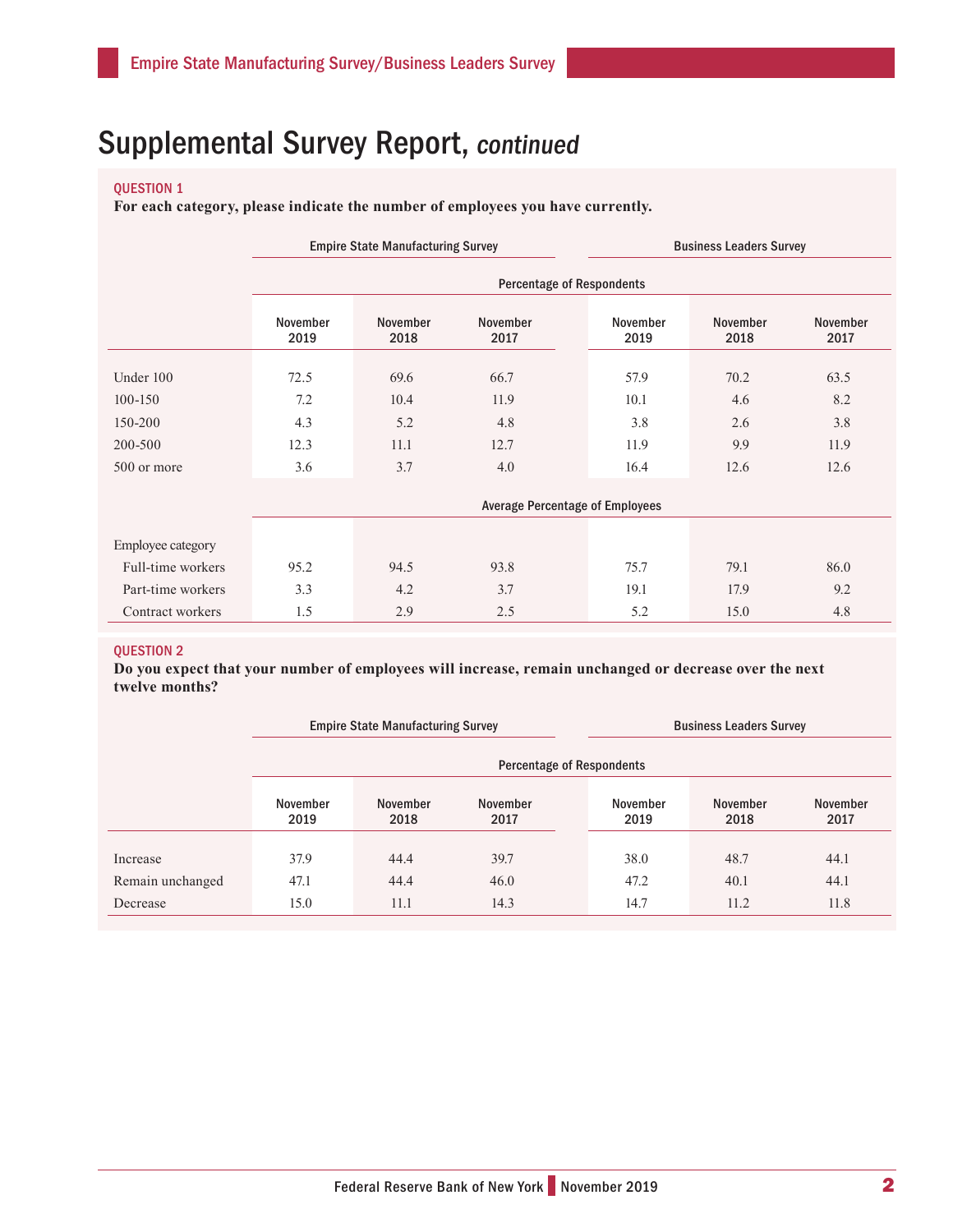### QUESTION 3

**If you plan to increase total employment: What are the three most important factors behind your plans to increase employment? Please rank up to three factors.**

|                                             |                                                           | <b>Empire State Manufacturing Survey</b> |                                | <b>Business Leaders Survey</b> |                                 |                                |  |  |  |
|---------------------------------------------|-----------------------------------------------------------|------------------------------------------|--------------------------------|--------------------------------|---------------------------------|--------------------------------|--|--|--|
|                                             | <b>Percentage of Respondents</b><br>Ranking the Factor as |                                          |                                |                                |                                 |                                |  |  |  |
|                                             | Most<br>Important                                         | <b>Second Most</b><br>Important          | <b>Third Most</b><br>Important | Most<br>Important              | <b>Second Most</b><br>Important | <b>Third Most</b><br>Important |  |  |  |
| Expected growth of sales is high            | 67.9                                                      | 7.5                                      | 9.4                            | 37.1                           | 25.8                            | 8.1                            |  |  |  |
| Reduced employment too much in recession    | 0.0                                                       | 0.0                                      | 5.7                            | 1.6                            | 0.0                             | 8.1                            |  |  |  |
| Current staff are overworked                | 7.5                                                       | 35.8                                     | 13.2                           | 33.9                           | 19.4                            | 16.1                           |  |  |  |
| Need skills not possessed by current staff  | 11.3                                                      | 26.4                                     | 9.4                            | 14.5                           | 21.0                            | 12.9                           |  |  |  |
| Labor costs have fallen                     | 0.0                                                       | 1.9                                      | 1.9                            | 0.0                            | 0.0                             | 0.0                            |  |  |  |
| Decreased economic or financial uncertainty | 0.0                                                       | 7.5                                      | 13.2                           | 0.0                            | 6.5                             | 6.5                            |  |  |  |
| Firm's financial position has improved      | 3.8                                                       | 9.4                                      | 22.6                           | 3.2                            | 16.1                            | 16.1                           |  |  |  |
| Other factors                               | 9.4                                                       | 3.8                                      | 7.5                            | 9.7                            | 0.0                             | 4.8                            |  |  |  |

*Note: Responses to this question are reported as a percentage of those indicating "increase" in Question 2.*

#### QUESTION 4

**What are the three most important factors, if any, restraining your hiring plans? If there are no important factors restraining your hiring plans, please check "no sources of restraint" below. Otherwise, please rank up to three factors.**

|                                                               |                                                           | <b>Empire State Manufacturing Survey</b> |                         | <b>Business Leaders Survey</b> |                                 |                                |  |  |
|---------------------------------------------------------------|-----------------------------------------------------------|------------------------------------------|-------------------------|--------------------------------|---------------------------------|--------------------------------|--|--|
|                                                               | <b>Percentage of Respondents</b><br>Ranking the Factor as |                                          |                         |                                |                                 |                                |  |  |
|                                                               | Most<br>Important                                         | <b>Second Most</b><br>Important          | Third Most<br>Important | Most<br>Important              | <b>Second Most</b><br>Important | <b>Third Most</b><br>Important |  |  |
| Expected growth of sales is low                               | 30.5                                                      | 11.0                                     | 5.1                     | 25.4                           | 10.9                            | 2.2                            |  |  |
| Current staff are underutilized/working reduced hours         | 3.4                                                       | 7.6                                      | 5.9                     | 1.4                            | 4.3                             | 7.2                            |  |  |
| Cannot find workers with required skills                      | 34.7                                                      | 14.4                                     | 9.3                     | 35.5                           | 12.3                            | 8.0                            |  |  |
| Labor costs are high                                          | 10.2                                                      | 16.9                                     | 10.2                    | 8.7                            | 15.9                            | 14.5                           |  |  |
| Uncertainty about the cost of health insurance                | 4.2                                                       | 2.5                                      | 9.3                     | 0.7                            | 10.1                            | 8.7                            |  |  |
| Uncertainty about other regulations or government policies    | 4.2                                                       | 12.7                                     | 7.6                     | 3.6                            | 10.1                            | 17.4                           |  |  |
| Firm's financial position has deteriorated                    | 2.5                                                       | 1.7                                      | 2.5                     | 5.8                            | 2.2                             | 8.0                            |  |  |
| Want to keep operating costs low                              | 7.6                                                       | 19.5                                     | 21.2                    | 15.2                           | 20.3                            | 14.5                           |  |  |
| Other factors                                                 | 2.5                                                       | 0.0                                      | 5.1                     | 3.6                            | 1.4                             | 2.2                            |  |  |
| 16.0<br>15.0<br>Percentage indicating no sources of restraint |                                                           |                                          |                         |                                |                                 |                                |  |  |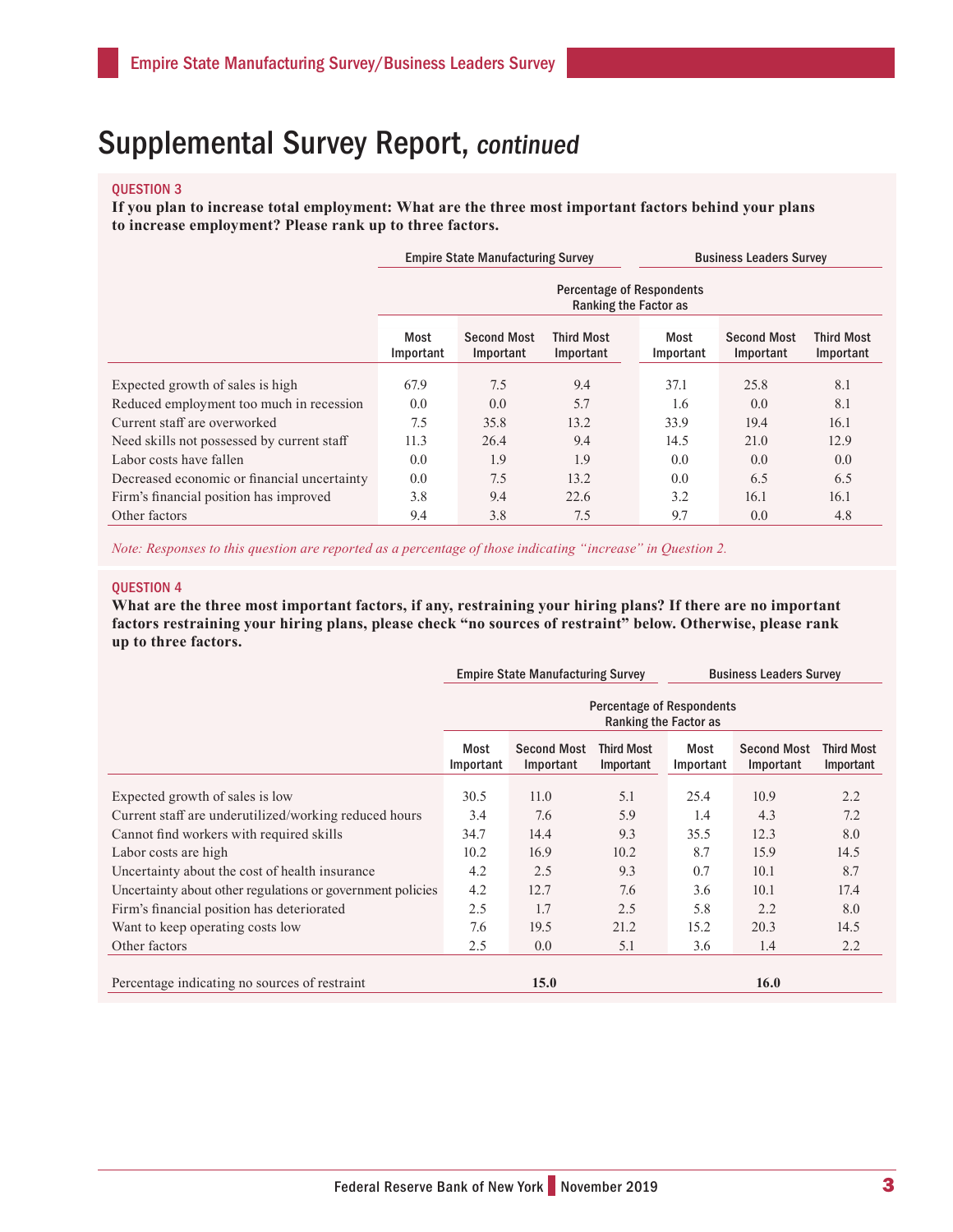#### QUESTION 5

**Which of the following best describes your use of changes in wages and salaries to retain existing employees?**

|                                                                                                      |                                  | <b>Empire State Manufacturing Survey</b> |                  | <b>Business Leaders Survey</b> |                  |                  |  |
|------------------------------------------------------------------------------------------------------|----------------------------------|------------------------------------------|------------------|--------------------------------|------------------|------------------|--|
|                                                                                                      | <b>Percentage of Respondents</b> |                                          |                  |                                |                  |                  |  |
|                                                                                                      | November<br>2019                 | November<br>2018                         | November<br>2017 | November<br>2019               | November<br>2018 | November<br>2017 |  |
| Increasing wages and salaries for <i>most</i> job categories<br>by more than in the past few years   | 29.9                             | 37.6                                     | 33.1             | 26.2                           | 31.8             | 16.0             |  |
| Increasing wages and salaries for only selected job<br>categories by more than in the past few years | 24.8                             | 24.8                                     | 30.6             | 32.3                           | 35.1             | 31.5             |  |
| Neither of the above                                                                                 | 45.3                             | 37.6                                     | 36.3             | 41.5                           | 33.1             | 52.5             |  |

#### QUESTION 6

**Thinking of positions your firm has filled or attempted to fill, have you had difficulty hiring workers in the last three months? Choose as many as apply.**

|                                                                 |                                  | <b>Empire State Manufacturing Survey</b> |                  | <b>Business Leaders Survey</b> |                  |                         |  |
|-----------------------------------------------------------------|----------------------------------|------------------------------------------|------------------|--------------------------------|------------------|-------------------------|--|
|                                                                 | <b>Percentage of Respondents</b> |                                          |                  |                                |                  |                         |  |
|                                                                 | November<br>2019                 | November<br>2018                         | November<br>2017 | November<br>2019               | November<br>2018 | <b>November</b><br>2017 |  |
| $\mathbf{N}\mathbf{0}$                                          | 26.8                             | 28.8                                     | <b>31.0</b>      | 38.3                           | 43.2             | 50.6                    |  |
| Because we have had no job openings<br>in the last three months | 12.4                             | 19.5                                     | 15.3             | 14.6                           | 21.3             | 24.7                    |  |
| Because we have been able to hire without difficulty            | 13.1                             | 8.3                                      | 16.1             | 22.0                           | 17.3             | 23.5                    |  |
| Because we have had trouble retaining new hires                 | 2.2                              | 1.5                                      | 2.4              | 1.8                            | 4.7              | 2.5                     |  |
| <b>Yes</b>                                                      | 73.2                             | 71.2                                     | 69.0             | 61.7                           | 56.8             | 49.4                    |  |
| Because of a lack of qualified applicants                       | 67.2                             | 65.4                                     | 64.5             | 56.1                           | 49.3             | 45.1                    |  |
| Because applicants have failed or refused drug tests            | 15.3                             | 18.8                                     | 16.1             | 5.5                            | 7.3              | 6.2                     |  |
| Because candidates have rejected job offers                     | 16.8                             | 13.5                                     | 10.5             | 19.5                           | 18.0             | 11.1                    |  |
| For reasons not listed above                                    | 8.8                              | 6.8                                      | 2.4              | 6.1                            | 6.0              | 4.3                     |  |

*Note: The proportion of respondents indicating the various reasons underlying "Yes" or "No" answers adds up to more than the respective totals, because multiple responses were permitted.*